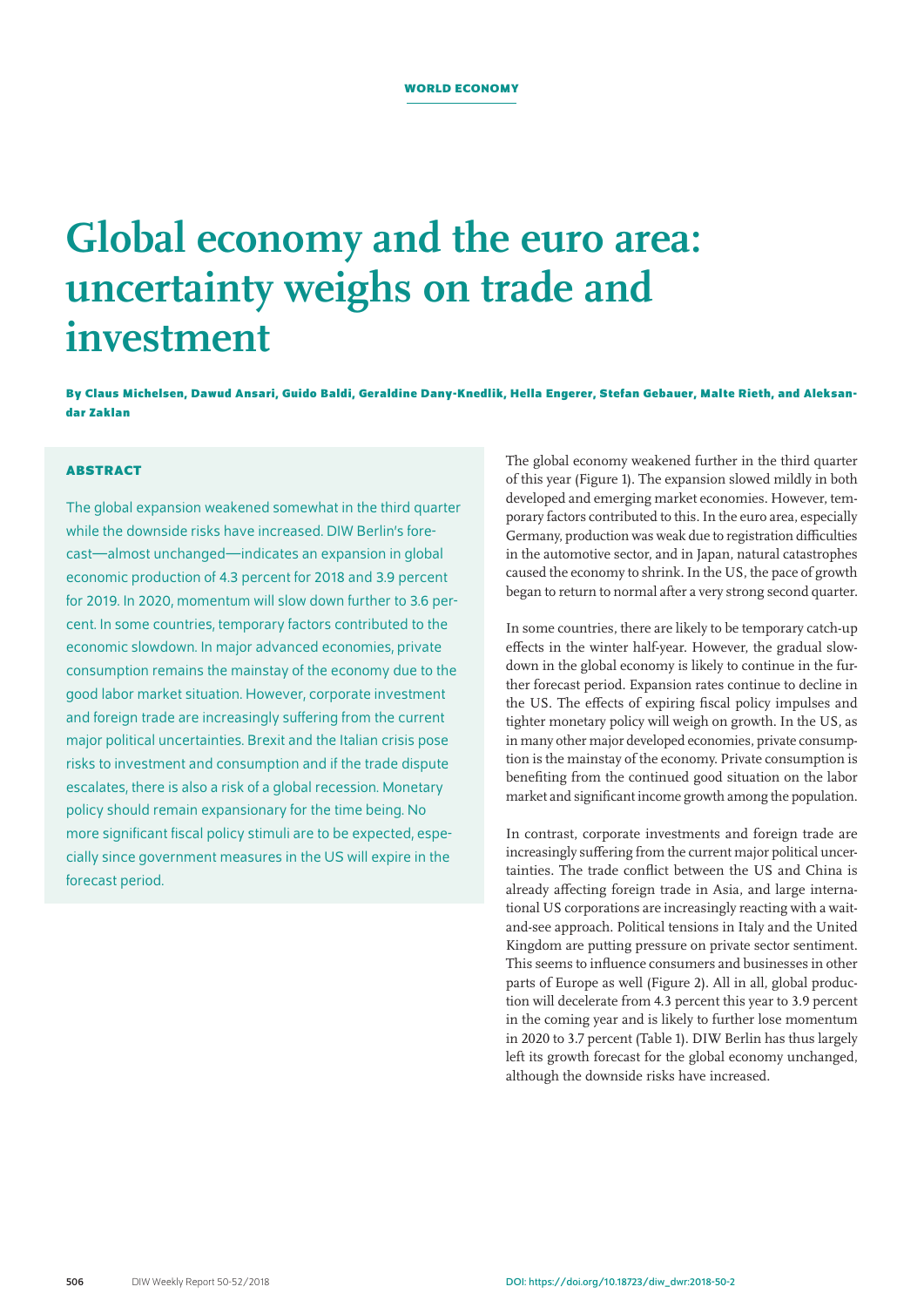The doves have recently been dominating the direction of monetary policy: in the US, the monetary authorities signaled a somewhat slower tightening of key interest rates. In the euro area, the recent weakening of the economy has also made it more likely that interest rates will not be raised until after late summer 2019. In contrast, fiscal policy is likely to be broadly neutral globally. Additional government measures in China and Europe, for example, are likely to slightly boost growth. In the US, however, the economic effects of tax reforms and expenditure increases are more and more coming to an end.

The risks for global expansion have increased. The standstill agreement in the trade dispute between the US and China is likely to provide an initial respite. This only postpones the risks to world trade, however, and by no means eliminates them. If the current level of tariffs is maintained, the economic effects will remain moderate. However, a global escalation of the trade dispute could lead to a global recession.<sup>1</sup> In addition, Europe is still experiencing politically turbulent times. Both Brexit and Italy's budget dispute with the EU Commission pose considerable risks to private investment and consumer confidence. In contrast, the currency turbulence and thus the risks for emerging markets, which still existed in the summer, have been reduced. In Turkey, the drastic increase in key interest rates stabilized the currency.

# World real gross domestic product growth In percent



Source: National statistical offices; DIW autumn projections 2018.

© DIW Berlin 2018

The pace of expansion is slowing somewhat worldwide.

# Figure 2

# Consumer sentiment in Europe

Index, deviation from long term average



**<sup>1</sup>** Projektgruppe Gemeinschaftsdiagnose, "Aufschwung verliert an Fahrt – Weltwirtschaftliches Klima wird rauer," *Gemeinschaftsdiagnose Herbst 2018* (2018) (in German; [available online;](https://www.diw.de/documents/dokumentenarchiv/17/diw_01.c.599299.de/gd2_2018.pdf) accessed December7, 2018).

Figure 1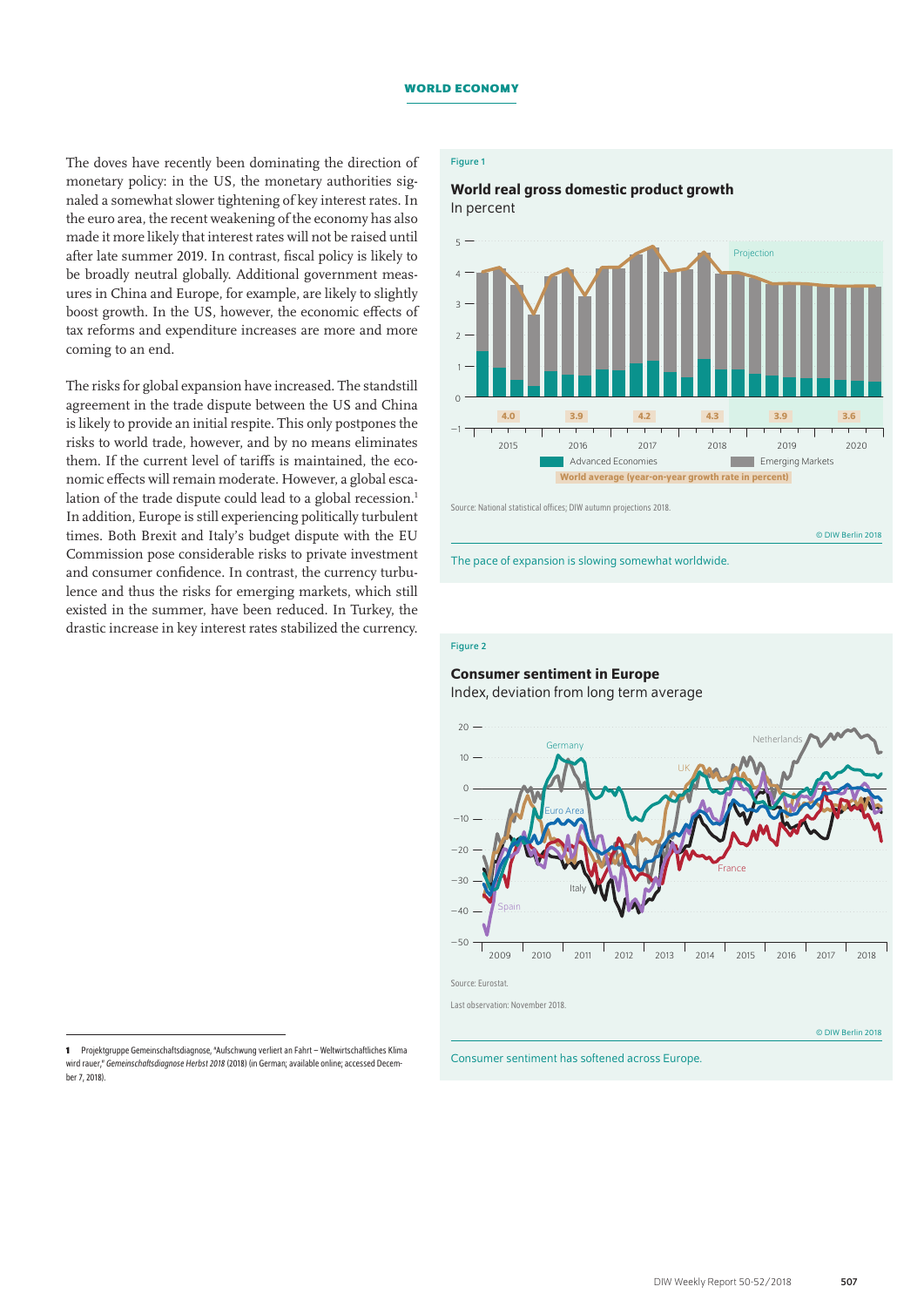# **WORLD ECONOMY**

#### Table

Real Gross Domestic Product, Consumer Price Inflation, and Unemployment Rate in the World Economy In percent

|                              | <b>Gross domestic product</b>               |      |      |                  | <b>Consumer prices</b> |      |      |      |                                     |      |      |      |
|------------------------------|---------------------------------------------|------|------|------------------|------------------------|------|------|------|-------------------------------------|------|------|------|
|                              | <b>Change over previous year in percent</b> |      |      |                  |                        |      |      |      | <b>Unemployment rate in percent</b> |      |      |      |
|                              | 2017                                        | 2018 | 2019 | 2020             | 2017                   | 2018 | 2019 | 2020 | 2017                                | 2018 | 2019 | 2020 |
| Euro area                    | 2.5                                         | 1.8  | 1.7  | 1.5              | 1.4                    | 1.9  | 1.8  | 1.7  | 9.0                                 | 8.3  | 7.8  | 7.5  |
| without Germany              | 2.6                                         | 2.0  | 1.7  | 1.6              | 1.3                    | 1.8  | 1.7  | 1.6  | 11.4                                | 10.6 | 10.1 | 9.9  |
| France                       | 2.3                                         | 1.6  | 1.7  | 1.6              | 1.1                    | 2.0  | 1.6  | 1.7  | 9.4                                 | 9.2  | 8.6  | 8.3  |
| Italy                        | 1.6                                         | 1.1  | 1.2  | 1.1              | 1.3                    | 1.3  | 1.3  | 1.4  | 11.3                                | 10.7 | 10.4 | 10.3 |
| <b>Spain</b>                 | 3.0                                         | 2.5  | 2.3  | 2.0              | 2.0                    | 1.8  | 1.8  | 1.7  | 17.2                                | 15.3 | 14.2 | 13.9 |
| <b>Netherlands</b>           | 3.0                                         | 2.5  | 2.0  | 1.9              | 1.3                    | 1.6  | 2.2  | 2.0  | 4.8                                 | 3.9  | 3.8  | 3.7  |
| <b>United Kingdom</b>        | 1.7                                         | 1.3  | 1.3  | 1.4              | 2.7                    | 2.5  | 2.1  | 2.0  | 4.5                                 | 4.2  | 4.4  | 4.4  |
| <b>USA</b>                   | 2.2                                         | 2.9  | 2.4  | 1.6              | 2.1                    | 2.5  | 2.2  | 2.1  | 4.4                                 | 3.9  | 3.6  | 3.5  |
| Japan                        | 1.7                                         | 0.9  | 1.1  | 0.8              | 0.5                    | 1.0  | 1.1  | 1.2  | 2.8                                 | 2.4  | 2.4  | 2.4  |
| South Korea                  | 3.1                                         | 2.7  | 2.6  | 2.5              | 2.0                    | 1.7  | 2.6  | 2.7  | 3.7                                 | 3.6  | 3.0  | 3.0  |
| <b>Middle Eastern Europe</b> | 4.9                                         | 4.4  | 3.7  | 3.3 <sub>2</sub> | 1.7                    | 2.2  | 2.7  | 2.8  | 4.6                                 | 3.7  | 3.5  | 3.4  |
| <b>Turkey</b>                | 7.4                                         | 4.9  | 2.6  | 3.2              | 11.1                   | 16.6 | 15.6 | 8.2  | 10.9                                | 10.9 | 10.6 | 10.1 |
| <b>Russia</b>                | 1.6                                         | 1.5  | 1.7  | 2.0              | 3.5                    | 3.0  | 4.3  | 3.7  | 5.1                                 | 4.7  | 4.6  | 4.5  |
| China                        | 6.8                                         | 6.6  | 6.3  | 6.0              | 1.4                    | 1.7  | 2.3  | 2.4  | 4.0                                 | 4.0  | 4.0  | 4.0  |
| India                        | 6.2                                         | 7.7  | 6.0  | 5.7              | 3.5                    | 4.1  | 6.0  | 6.1  |                                     |      |      |      |
| <b>Brazil</b>                | 1.0                                         | 0.8  | 0.8  | 1.2              | 3.4                    | 3.9  | 5.9  | 6.5  | 12.8                                | 11.3 | 8.4  | 6.2  |
| <b>Mexico</b>                | 2.3                                         | 2.0  | 1.8  | 1.6              | 6.0                    | 4.4  | 3.0  | 3.2  | 3.4                                 | 4.0  | 4.8  | 4.8  |
| <b>Developed economies</b>   | 2.2                                         | 2.3  | 2.0  | 1.5              | 1.8                    | 2.1  | 2.0  | 1.9  | 5.3                                 | 4.8  | 4.5  | 4.4  |
| <b>Emerging markets</b>      | 5.6                                         | 5.7  | 5.1  | 4.9              | 2.8                    | 3.3  | 4.2  | 4.0  | 5.2                                 | 5.0  | 4.8  | 4.5  |
| World                        | 4.2                                         | 4.3  | 3.9  | 3.6              | 2.4                    | 2.8  | 3.3  | 3.2  | 5.3                                 | 4.9  | 4.7  | 4.5  |

Source: National statistical offices; DIW autumn projections 2018.

© DIW Berlin 2018

Dawud Ansari is a research associate at the Energy, Transportation and Environment department at DIW Berlin | [dansari@diw.de](mailto:dansari%40diw.de?subject=)

**Guido Baldi** is a visiting researcher at the Forecasting and Economic Policy department at DIW Berlin | [gbaldi@diw.de](mailto:gbaldi%40diw.de?subject=)

Geraldine Dany-Knedlik is a research associate in the Forecasting and Economic Policy department at DIW Berlin | [gdanyknedlik@diw.de](mailto:gdanyknedlik%40diw.de?subject=)

Hella Engerer is a research associate the Forecasting and Economic Policy department at DIW Berlin | [hengerer@diw.de](mailto:hengerer%40diw.de?subject=)

JEL: E32, E66, F01

Keywords: Business cycle forecast, ecoomic outlook

Stefan Gebauer is a research associate at the Forecasting and Economic Policy department at DIW Berlin | [sgebauer@diw.de](mailto:sgebauer%40diw.de?subject=)

Claus Michelsen is head of the Forecasting and Economic Policy department at DIW Berlin | [cmichelsen@diw.de](mailto:cmichelsen%40diw.de?subject=)

Malte Rieth is a research associate at the Macroeconomic department at DIW Berlin | [mrieth@diw.de](mailto:mrieth%40diw.de?subject=)

Aleksandar Zaklan is a research associate at the Energy, Transportation and Environment department at DIW Berlin | [azaklan@diw.de](mailto:azaklan%40diw.de?subject=)